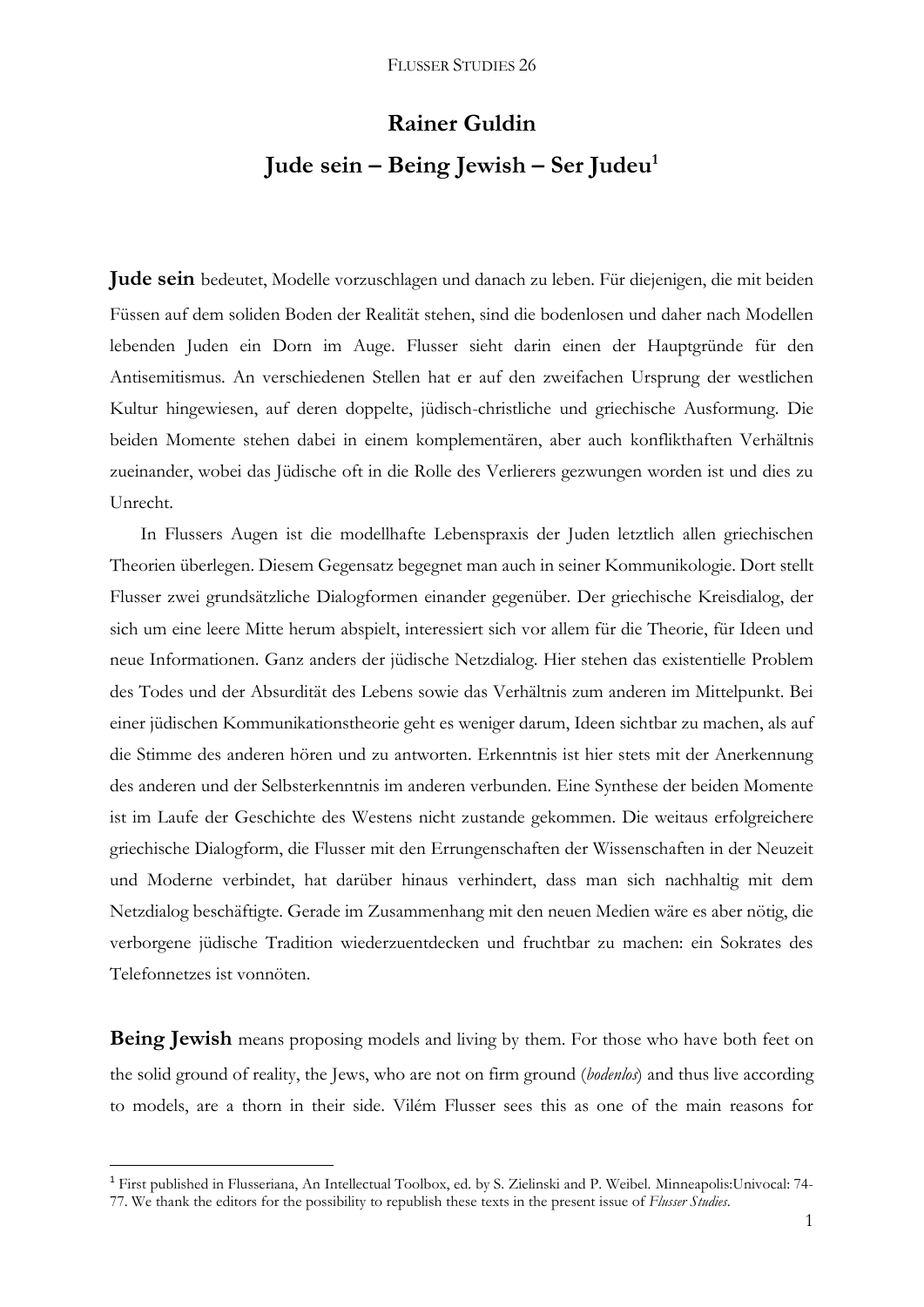## FLUSSER STUDIES 26

antisemitism. At various points in his works, he refers to the dual origin of Western culture, to its formation from Judeo-Christian and Greek traditions. These two aspects stand in a complementary, but also conflict-laden relationship to each other, whereby the Jewish part has often been forced into the loser's role, unjustly.

In Flusser's eyes, the model-based practice of life of the Jews is ultimately superior to all Greek theories. One also finds this antithesis in his communicology, where Flusser juxtaposes two fundamental forms of dialogue. The Greek circular dialogue, which takes place around an empty center, focuses above all on theory, ideas and new Information. The Jewish network dialogue is quite different: Here the existential problem of death and the absurdity of life, as well as the relationship to others, are at the center. A Jewish theory of communication is less concerned with making ideas visible, and more with listening to the voice of the other and responding. .Here knowledge is always connected with acknowledging the other and recognizing knowledge of oneself in the other. A synthesis of these two aspects has not come about in the course of Western history. The far more successful Greek dialogue form, which Flusser associates with the achievements of science in the modern era, has, moreover, prevented any sustained work on the network dialogue. Particularly in the context of the new media, however it becomes necessary to rediscover the hidden Jewish tradition and make it productive: We need a Socrates of the phone network-a combination of circular dialogue and network dialogue.

Ser Judeu significa sugerir modelos e viver segundo eles. Para aqueles que têm os pés firmados no sólido chão da realidade, os judeus sein fundamento - e que por isso vivem segundo modelos säo como um cisco no olho. Vilöm Flusser vê nisto a principal razäo do antissemitismo. Ein diferentes passagens de sua obra, ele fez referência à dupla origem da cultura ocidental, sua formação judaico-cristã e grega. Ambos os momentos justapõem-se entre si, em uma relação complementar, mas também conflituosa, na qual o momento judaico foi amiúde injustamente derrotado.

Aos olhos de Flusser, a práxis de vida modelar dos judeus é, em última instância, superior a todas toerias gregas. Esse contraste encontra-se também em sua comunicologia , em que Flusser contrapõe duas formas fundamentais de diálogo. O diálogo grego ein círculo, que se desenrola ein torno de um centro vazio, foca-se sobretudo em teorias, ideias e novas informações. Inteiramente diferente é o diálogo judaico em rede; neste, ocupam posição central, tanto o problema existencial da morte e a absurdidade da vida, como a relação com o outro. Em uma teoria da comunicação judaica, trata-se menos de tornar ideias visíveis do que de ouvir e responder á voz do outro. O conhecimento é aqui sempre conectado ao reconhecimento do outro e ao autorreconhecimento no outro. Uma síntese entre os dois momentos ainda não se deu no decorrer da história do

2